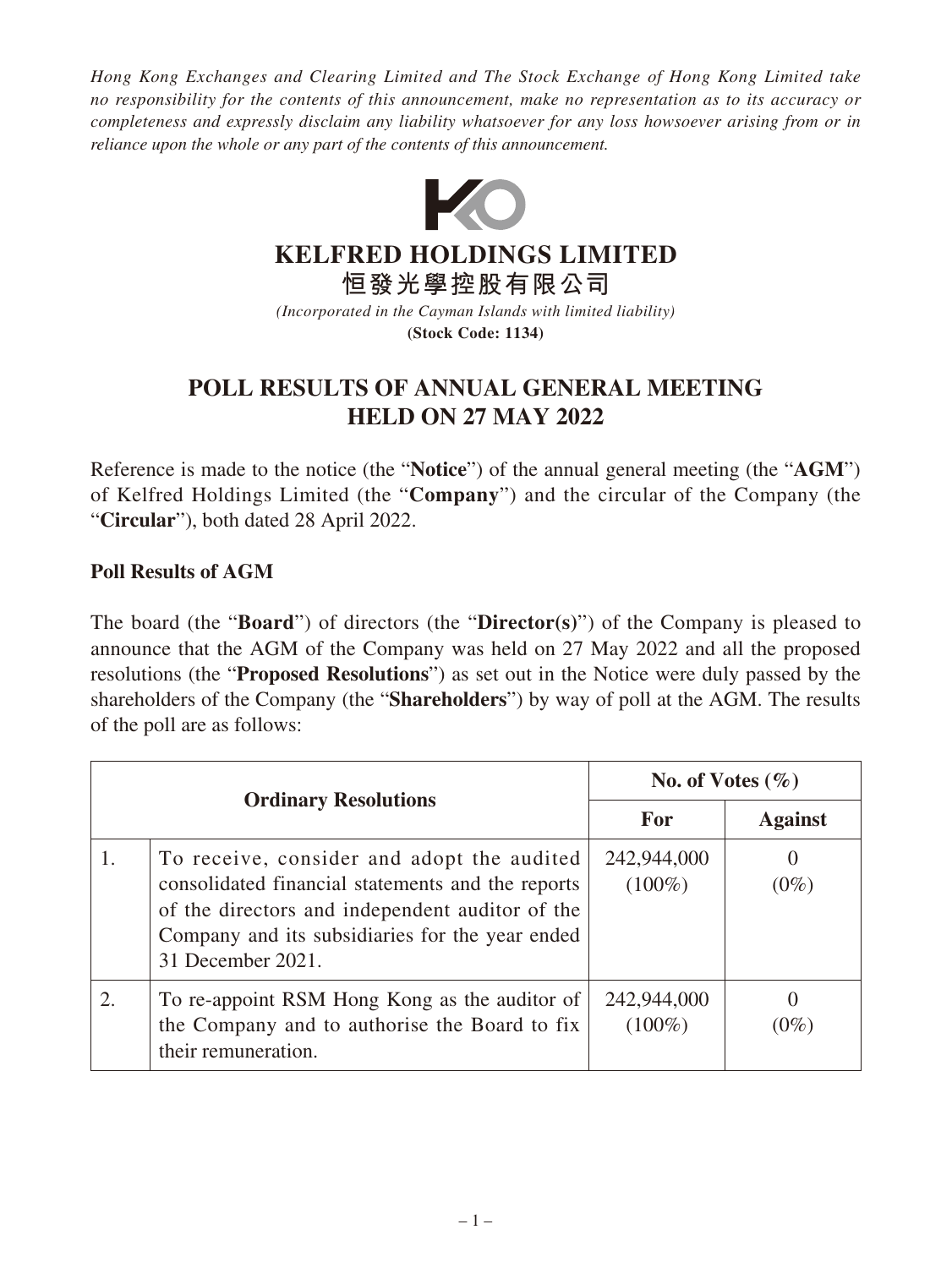| <b>Ordinary Resolutions</b> |                                                                                                                                                                                                                                                                                                                   | No. of Votes $(\% )$       |                           |
|-----------------------------|-------------------------------------------------------------------------------------------------------------------------------------------------------------------------------------------------------------------------------------------------------------------------------------------------------------------|----------------------------|---------------------------|
|                             |                                                                                                                                                                                                                                                                                                                   | For                        | <b>Against</b>            |
| $3(a)$ .                    | To re-elect Mr. Kwok Kwan Yu as an executive<br>Director of the Company and authorise the Board<br>to fix his remuneration.                                                                                                                                                                                       | 242,944,000<br>$(100\%)$   | $\overline{0}$<br>$(0\%)$ |
| $3(b)$ .                    | To re-elect Mr. Zuo Zhengsan as an executive<br>Director of the Company and authorise the Board<br>to fix his remuneration.                                                                                                                                                                                       | 242,944,000<br>$(100\%)$   | $\theta$<br>$(0\%)$       |
| $3(c)$ .                    | To re-elect Mr. Zhang Li as a non-executive<br>Director of the Company and authorise the Board<br>to fix his remuneration.                                                                                                                                                                                        | 242,944,000<br>$(100\%)$   | $\overline{0}$<br>$(0\%)$ |
| $3(d)$ .                    | To re-elect Mr. Chu Kin Ming as an independent<br>non-executive Director of the Company and<br>authorise the Board to fix his remuneration.                                                                                                                                                                       | 242,944,000<br>$(100\%)$   | $\theta$<br>$(0\%)$       |
| $3(e)$ .                    | To re-elect Mr. Chan Hon Wah as an independent<br>non-executive Director of the Company and<br>authorise the Board to fix his remuneration.                                                                                                                                                                       | 242,944,000<br>$(100\%)$   | $\theta$<br>$(0\%)$       |
| 4.                          | To grant a general unconditional mandate to the<br>directors of the Company to exercise all powers<br>of the Company to allot, issue and deal with the<br>Shares not exceeding the aggregate of 20% of<br>the number of the issued Shares as at the date of<br>passing this resolution.*                          | 242,940,000<br>$(99.99\%)$ | 4,000<br>$(0.01\%)$       |
| 5.                          | To grant a general unconditional mandate to the<br>directors of the Company to exercise all powers of<br>the Company to purchase or repurchase the Shares<br>not exceeding the aggregate of 10% of the number<br>of the issued Shares as at the date of passing this<br>resolution.*                              | 242,944,000<br>$(100\%)$   | $\overline{0}$<br>$(0\%)$ |
| 6.                          | To extend the general unconditional mandate<br>granted to the directors of the Company under<br>resolution numbered (4) above by an amount<br>representing the number of the issued Shares<br>purchased or repurchased by the Company<br>pursuant to the general mandate under resolution<br>numbered (5) above.* | 242,940,000<br>$(99.99\%)$ | 4,000<br>$(0.01\%)$       |